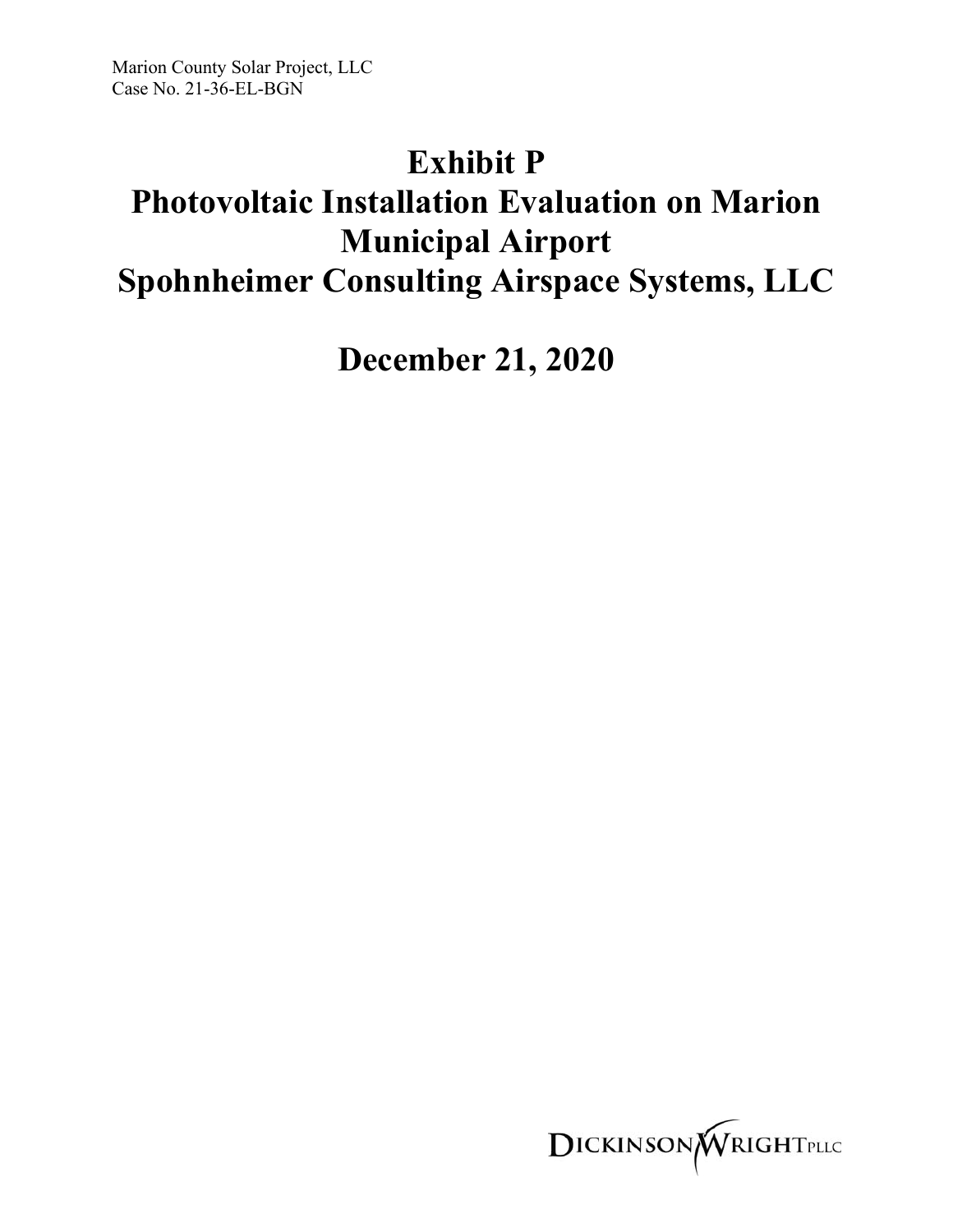Spohnheimer Consulting Airspace Systems, LLC.

**Auburn, WA 98001 Phone: 206.953.6013 FAX: 508.526.8273**

December 21, 2020

**Issue:** A large photovoltaic (PV) installation is proposed near Marion, OH, and its potential effects on operation of the Marion Municipal Airport (KMNN) are addressed briefly.

**Background:** The closest corner of the proposed installation's location is approximately 3 nautical miles (NM, depicted by the yellow line in Figure 1) west of the airport. The installation's dimensions are approximately 10,650 feet east-west and 8,000 feet north-south. The height of the proposed PV array is up to 15 feet above ground level. The airport has two runways, Runway 07/25 and Runway 13/31. The runway threshold elevations range from 986 to 994 feet above mean sea level (AMSL). The ground elevation at the proposed PV location is approximately 935' MSL (corner elevations are ~920-950' MSL, placing the entire PV installation about 50 feet below airport elevation).



Figure 1

An on-field Very High Frequency Omnirange (VOR) serves all runway thresholds with circling minima of approximately 650' above the field, and three of the airport's runway ends are served by Global Positioning System (GPS)-based instrument approach procedures. Runway 25 also has an Instrument Landing System (ILS) Localizer installed, but currently there is no published approach procedure using it.

**Analysis:** Public-use airports are generally served by ground-based aids for navigation, communications, and surveillance purposes. Blockage or reflection of these signals to aircraft can derogate performance. However, these facilities are not normally intended to provide coverage at lower-than-airport elevations, while aircraft are required to fly a minimum of 500' above the ground unless on an approach to a runway. The on-field VOR (en route navigational aid) radiates essentially zero energy to its local horizon, and since the PV installation is below the VOR's elevation, the proposed PV panels will not be illuminated by the VOR. As a result, the VOR's operation will not be affected by reflections of VOR energy by the PV panels.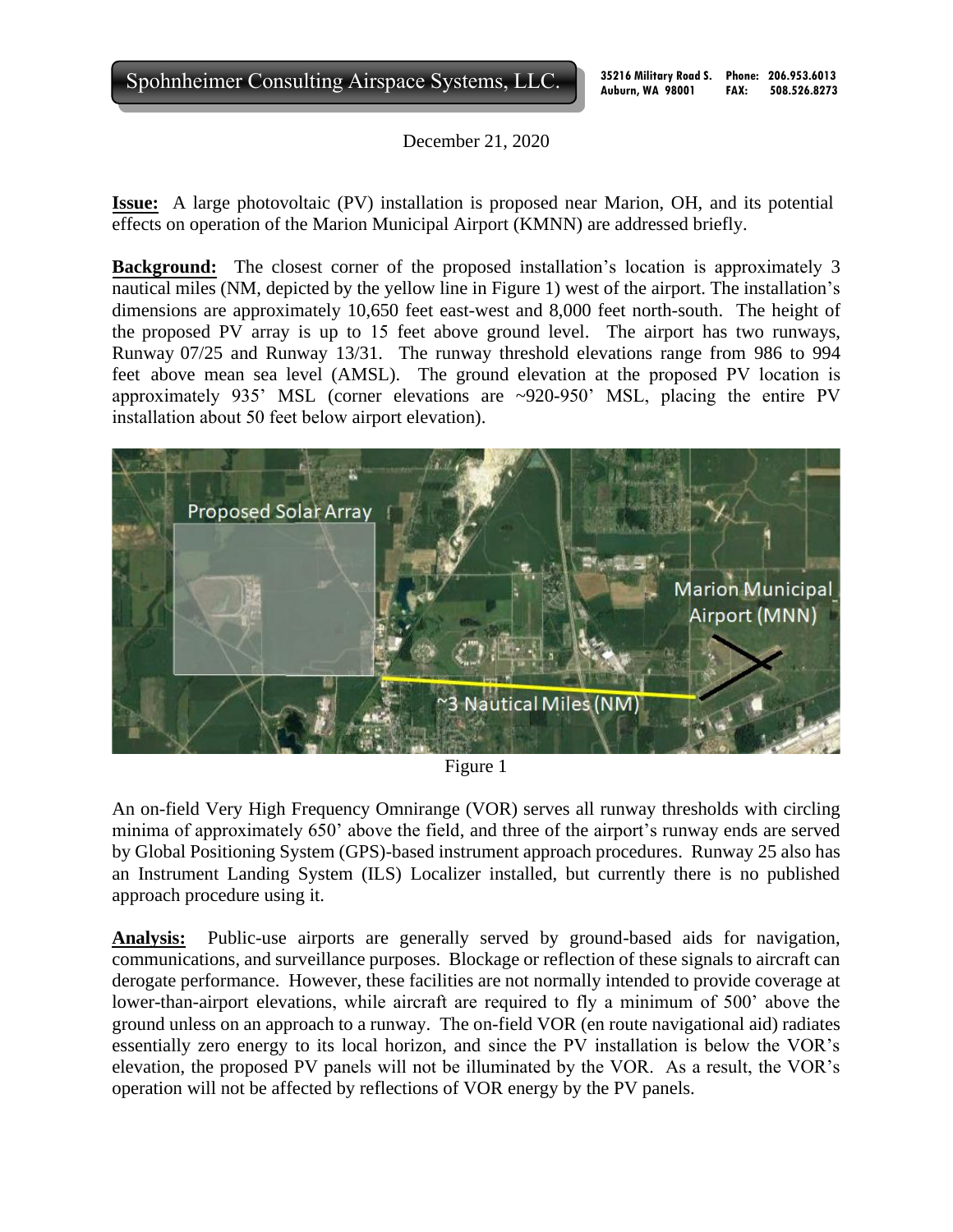**Conclusion:** At a distance of ~3 NM from the airport, the proposed installation presents essentially no risk to operation of the airport and nearby aircraft.

Chelson Apolubeimer

L. Nelson Spohnheimer Managing Partner